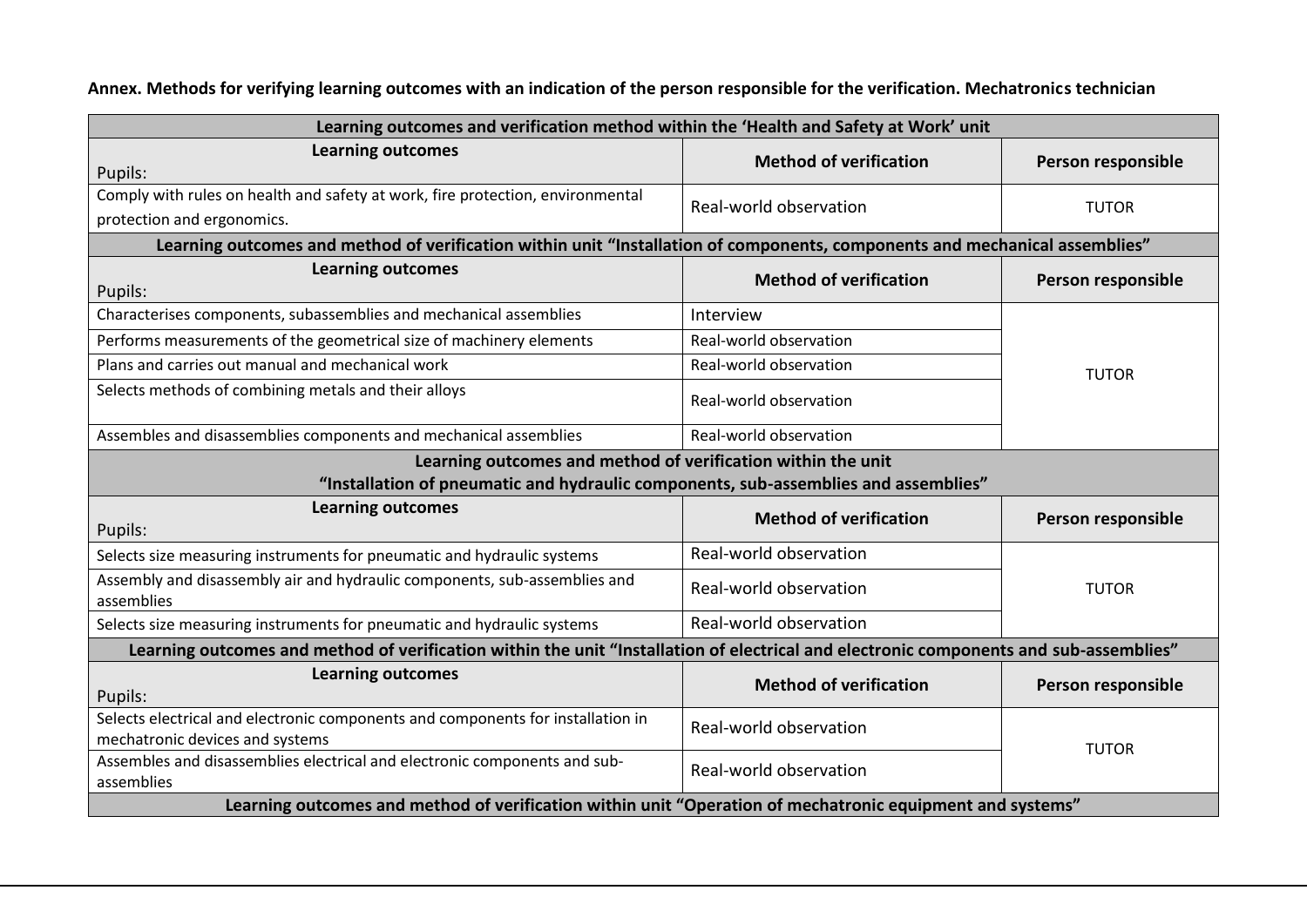| <b>Learning outcomes</b>                                                                                                                         | <b>Method of verification</b> | Person responsible |  |  |
|--------------------------------------------------------------------------------------------------------------------------------------------------|-------------------------------|--------------------|--|--|
| Pupils:                                                                                                                                          |                               |                    |  |  |
| Activate mechatronic equipment and systems in accordance with instructions                                                                       | Real-world observation        | <b>TUTOR</b>       |  |  |
| Learning outcomes and method of verification within the unit "Maintenance of mechatronic equipment and systems"                                  |                               |                    |  |  |
| <b>Learning outcomes</b><br>Pupils:                                                                                                              | <b>Method of verification</b> | Person responsible |  |  |
| Performs maintenance work on components, sub-assemblies and assemblies of<br>equipment and mechatronic systems                                   | Real-world observation        | <b>TUTOR</b>       |  |  |
| Learning outcomes and verification method within the unit "Operation of mechatronic equipment and systems"                                       |                               |                    |  |  |
| <b>Learning outcomes</b><br>Pupils:                                                                                                              | <b>Method of verification</b> | Person responsible |  |  |
| Applies the operating rules for mechatronic equipment and systems                                                                                | Real-world observation        | <b>TUTOR</b>       |  |  |
| Sets process parameters in mechatronic equipment and systems                                                                                     | Real-world observation        |                    |  |  |
| Learning outcomes and method of verification within the unit "Development of technical documentation of mechatronic equipment and                |                               |                    |  |  |
| systems"                                                                                                                                         |                               |                    |  |  |
| <b>Learning outcomes</b><br>Pupils:                                                                                                              | <b>Method of verification</b> | Person responsible |  |  |
| Draw up technical documentation for mechatronic equipment and systems using<br>computer programs to assist in the design and manufacture of CADs | Real-world observation        | <b>TUTOR</b>       |  |  |
| Compiles documentation for the assembly, dismantling and operation of<br>mechatronic equipment and systems                                       | Real-world observation        |                    |  |  |
| Learning Outcomes and Method of Verification within the Unit "Basics for Programming of Mecharonical Equipment and Systems"                      |                               |                    |  |  |
| <b>Learning outcomes</b><br>Pupils:                                                                                                              | <b>Method of verification</b> | Person responsible |  |  |
| Uses software to programme mechatronics                                                                                                          | Interview                     | <b>TUTOR</b>       |  |  |
| Tests the performance of programmes for mechatronics                                                                                             | Real-world observation        |                    |  |  |
| Checks process parameters in equipment programmes and mechatronic systems                                                                        | Real-world observation        |                    |  |  |

| Learning outcomes and method of verification within the unit "Communication in English" |                               |                    |  |
|-----------------------------------------------------------------------------------------|-------------------------------|--------------------|--|
| Learning outcomes                                                                       | <b>Method of verification</b> | Person responsible |  |